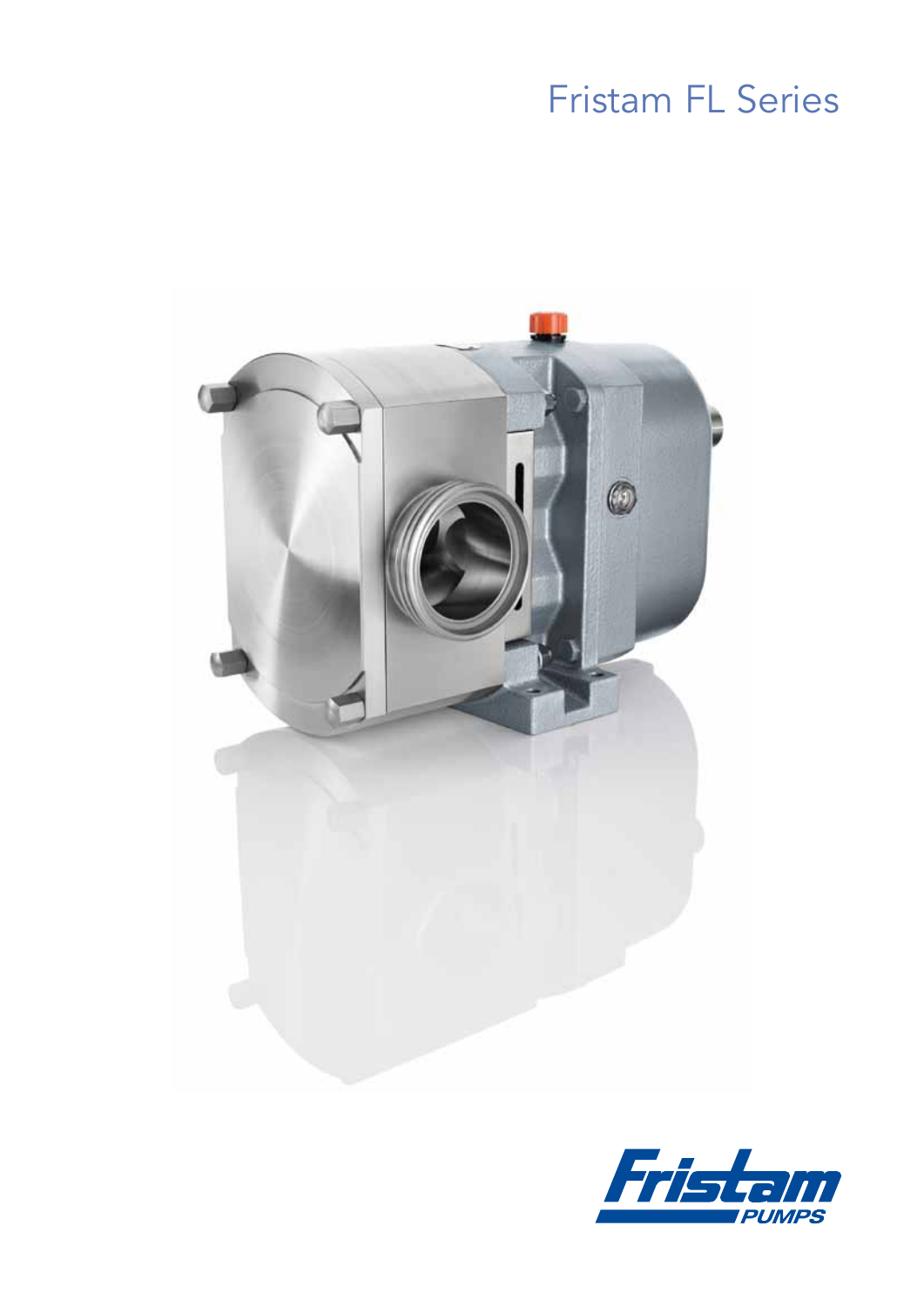# Fristam FL positive displacement pumps

These exceptional pumps combine mechanical simplicity with superior pumping performance. Their clever design enables easy maintenance, perfect cleanability and gentle product handling. The FL series' solid construction results in great dependability. Super-tight radial and axial clearances ensure maximum efficiency.

#### OPTIMAL HYGIENE

Fristam FL pumps meet the world's strictest hygienic standards such as EHEDG and 3A. Their superior quality is reflected in the use of corrosionresistant materials such as chromium molybdenum steel 316L with a minimum thickness of 6.0 mm. In addition 3.1 material certification (certificate available upon request) and FDA certified elastomers guarantee maximum safety in the process. All FLs are designed for CIP and SIP.

#### FLEXIBILITY by DESIGN

The FL series offers a wide range of sizes and various options to match your specific process requirements. The FL gearbox allows for top, bottom or side mounting. Along with its bi-directional rotation, this offers complete freedom for installation.

#### DIVERSE APPLICATION

Pumps from the FL series are in service all over the world in the most diverse configurations, and transport a great variety of products from albumin to zabaglione – for example blood, bread and pasta dough, cheese, cream, ketchup, margarine, meat, sugars, sodas and yogurt (amongst many others).

#### INGENIOUS ROTORS

Our FL series offers you utmost flexibility by enabling you to choose the perfect rotor for any given application. The rotors are interchangeable,

enabling you to adapt your pump to many diverse situations. All rotors are absolutely deformation-free and suitable for product viscosities up to 1,000,000 mPas. The FLs' synchronised circular motion reduces the chance of metal particles from rotorto-rotor contact to a minimum.



#### Two-wing rotor

The standard in our FL series is perfect for the production of pastes and wherever high revolution speed is needed. Due to its low shear it is ideal for products like cream cheese, dough, honey, yogurt and other viscous products.



### One-wing rotor The D-lobe is specifically designed for unsurpassed gentle handling of suspended soft, large and sensitive solids such as cooked strawberries in syrup, thick-cut vegetables in soup, cheese curd, or pasta in tomato sauce.



Three-wing rotor This unique helical rotor is virtually pulsation-free, allowing for exceptionally smooth operation with higher flow rates.

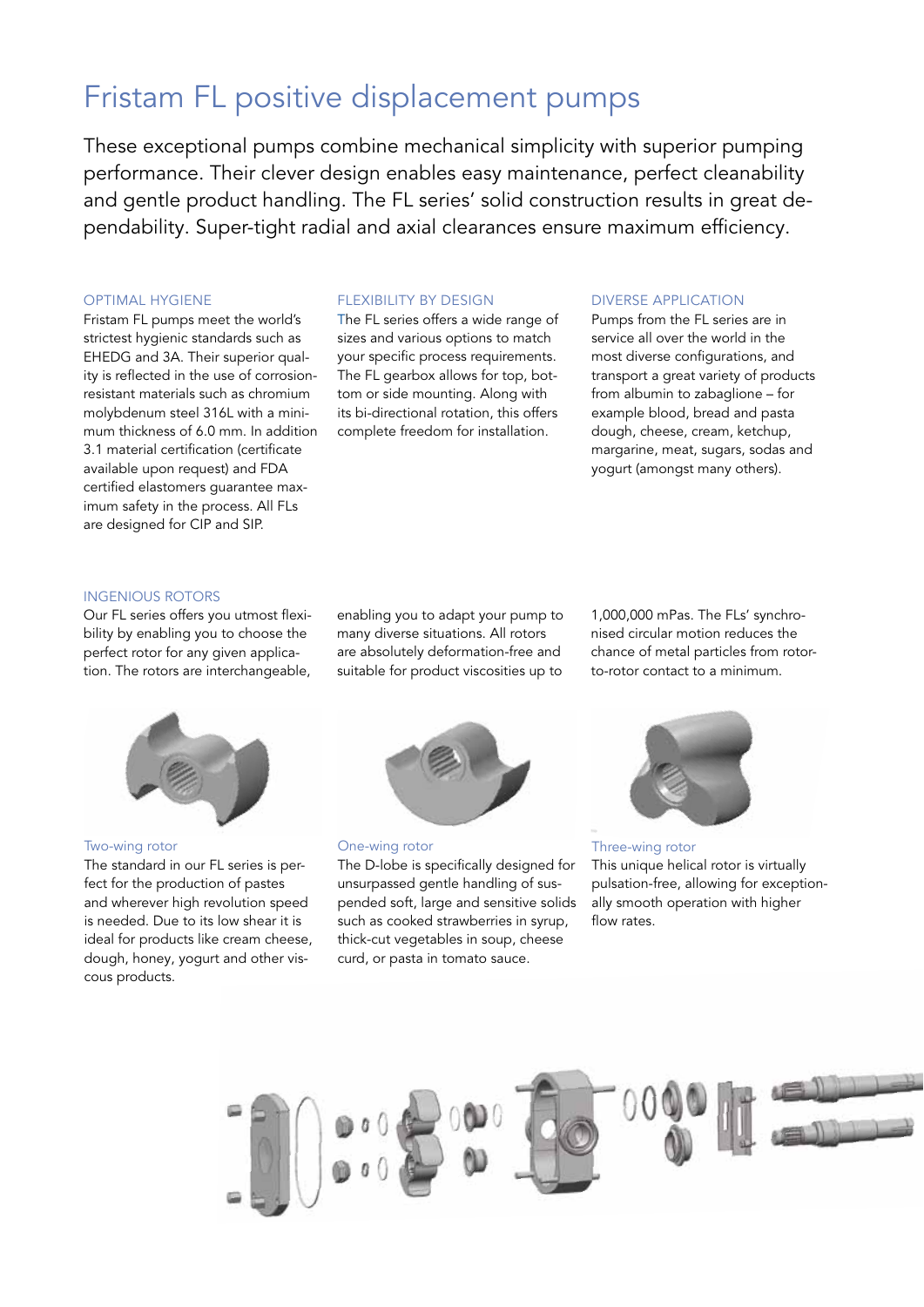

#### THE FL3

With its unique three-wing rotor design, the FL3 greatly expands the application range of Fristam's FL positive displacement pumps. Its helical rotors virtually eliminate pulsation, ensuring gentle product handling while allowing higher transfer capacity and superb CIP.

#### Superior performance

The FL3 is designed for highest efficiency. Its uniquely shaped double rotor design generates a perfectly continuous, smooth movement and guarantees extremely precise tight clearance. The rotors never close against each other, producing a constant product flow that results in unsurpassed suction capabilities.

#### Extremely smooth operation

This state-of-the-art pump operates at faster speed and reduced noise levels. The helix-shaped, counter-rotating rotors can handle both viscous and non-viscous products with absolute ease.

FL3 100

| Additional technical specifications *                                      | <b>FL375</b>                                                     | FL3 100  |  |
|----------------------------------------------------------------------------|------------------------------------------------------------------|----------|--|
| Max. rpm w/ product                                                        | 700                                                              | 700      |  |
| Max. flow rates w/ water $(m^3/h)$<br>Max. flow rates w/ product $(m^3/h)$ | 19<br>12                                                         | 50<br>35 |  |
| Max. discharge pressure (bar)                                              | 8                                                                | 8        |  |
| Max. system pressure (bar)                                                 | 12                                                               | 12       |  |
| Displacement (litre/revolution)                                            | 0.38                                                             | 1.16     |  |
| Material                                                                   | Stainless steel 1.4404 (316L),<br>alternative materials possible |          |  |

More technical specifications overleaf.

The FL3's unique helix-shaped, threewing double rotors guarantee exceptional suction performance, a perfectly steady product flow, and minimal product warming.



materials possible

Mechanical seal materials Carbon / stainless steel or tungsten carbide / tungsten carbide